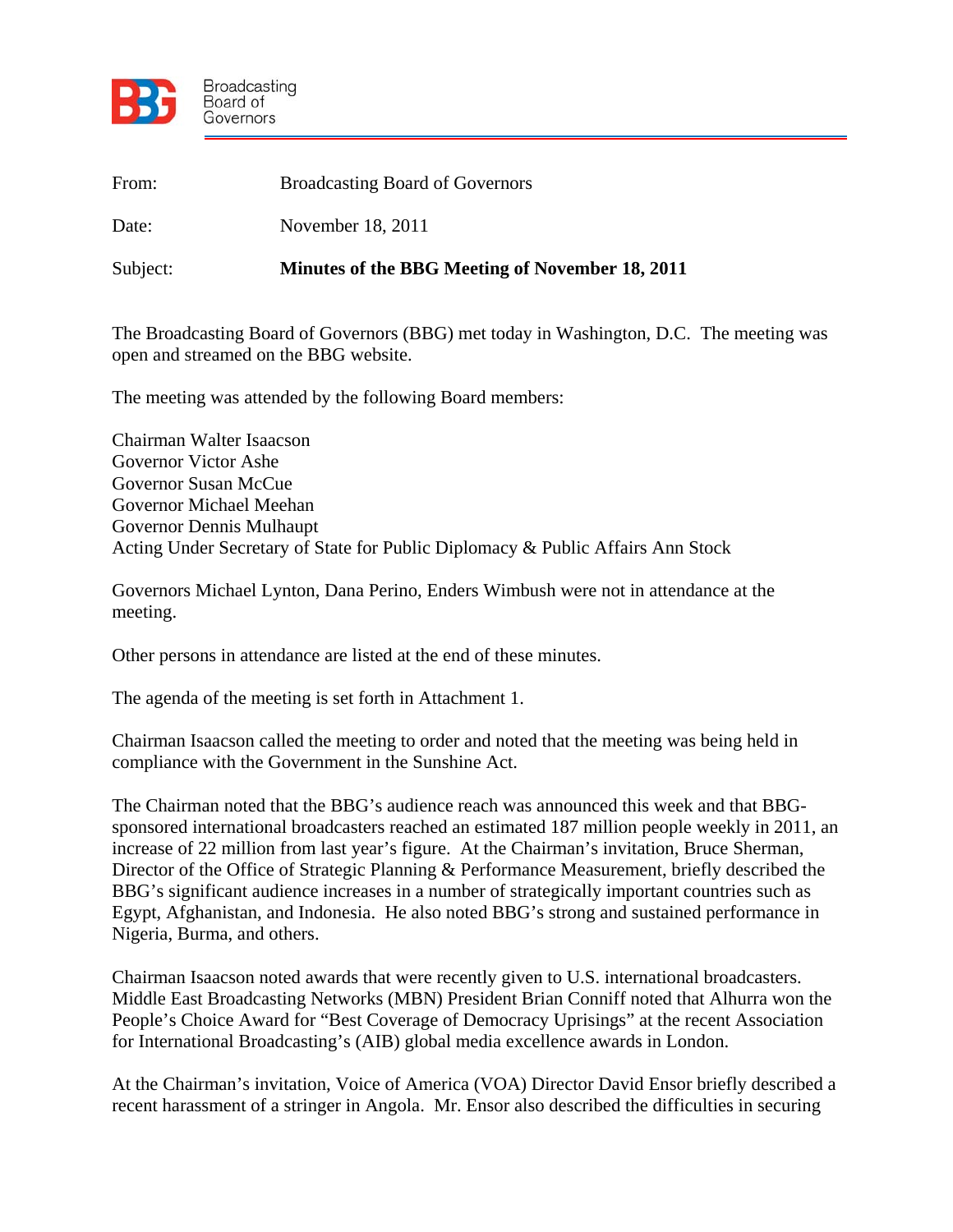unanimously adopted the resolution. visas from the Chinese government for VOA journalists to continue its coverage from China. VOA will continue to enlist the support and cooperation of the U.S. Department of State to help resolve this problem. Governor Ashe made a motion for the adoption of a resolution urging prompt resolution of the Chinese visa issue. Following the Chairman's second, the Board

Chairman Isaacson noted that the President recently nominated Tara Sonenshine to become Under Secretary of State for Public Diplomacy and that, following her confirmation, she will become a member of the Board of Governors. The Chairman thanked Ann Stock for her service on the Board representing the Secretary of State.

The Board then voted to approve the October 13, 2011 meeting minutes.

Chief Financial Officer Maryjean Buhler reported that the Agency is currently operating on a continuing resolution (CR) which will expire by midnight and that another CR is anticipated to be put in place through December 16, 2011. With respect to FY 2013, Ms. Buhler stated that the Office of Management and Budget (OMB) typically schedules passback after Thanksgiving. She plans to keep the Board apprised as much as possible about the passback given a need to respond to OMB in a very short time frame.

Bruce Sherman, Director of the Office of Strategic Planning & Performance Measurement, updated the Board on the new strategic plan roll-out including a bbgstrategy.com website. He said that he recently gave briefings on the new strategic plan to senior management of Radio Free Europe/Radio Liberty (RFE/RL), employees of the Office of Cuba Broadcasting (OCB), Agency's federal unions, the Public Diplomacy Council in Washington, and others on the Capitol Hill.

Referring to a report by Deloitte on grantee merger assessment, Governor Ashe suggested that the Board might want to consider posting the Deloitte report and perhaps the legal feasibility report by Baker and McKenzie on the BBG website. Chairman Isaacson noted that the Deloitte report has been given to the Board for its consideration which the Board will discuss in detail at its January 2012 meeting, and that the Board has not taken any action based on the report. There followed a brief discussion of the Board's desire to release the Deloitte report to the general public. Executive Director Jeff Trimble cautioned the Board that the report contains FY 2013 budget information which is pre-decisional and strictly embargoed until the President's budget is released to Congress. Acting General Counsel Paul Kollmer-Dorsey noted for the Board's consideration that posting the Baker & McKenzie report on the BBG website would waive attorney-client privilege with respect to the report. Based on comments and input from other Board members and staff, the Chairman asked staff to determine whether the Deloitte and Baker & McKenzie reports should be posted and, if not, to let the Board know the reasons for the staff recommendation. He also noted that the Deloitte report would have to be edited to redact predecisional FY 2013 budget information before it could be posted on the BBG website.

Ms. Buhler further reported on the Agency's recent submission to Congress the Performance and Accountability Report (PAR). She highlighted the BBG's achievements and performances

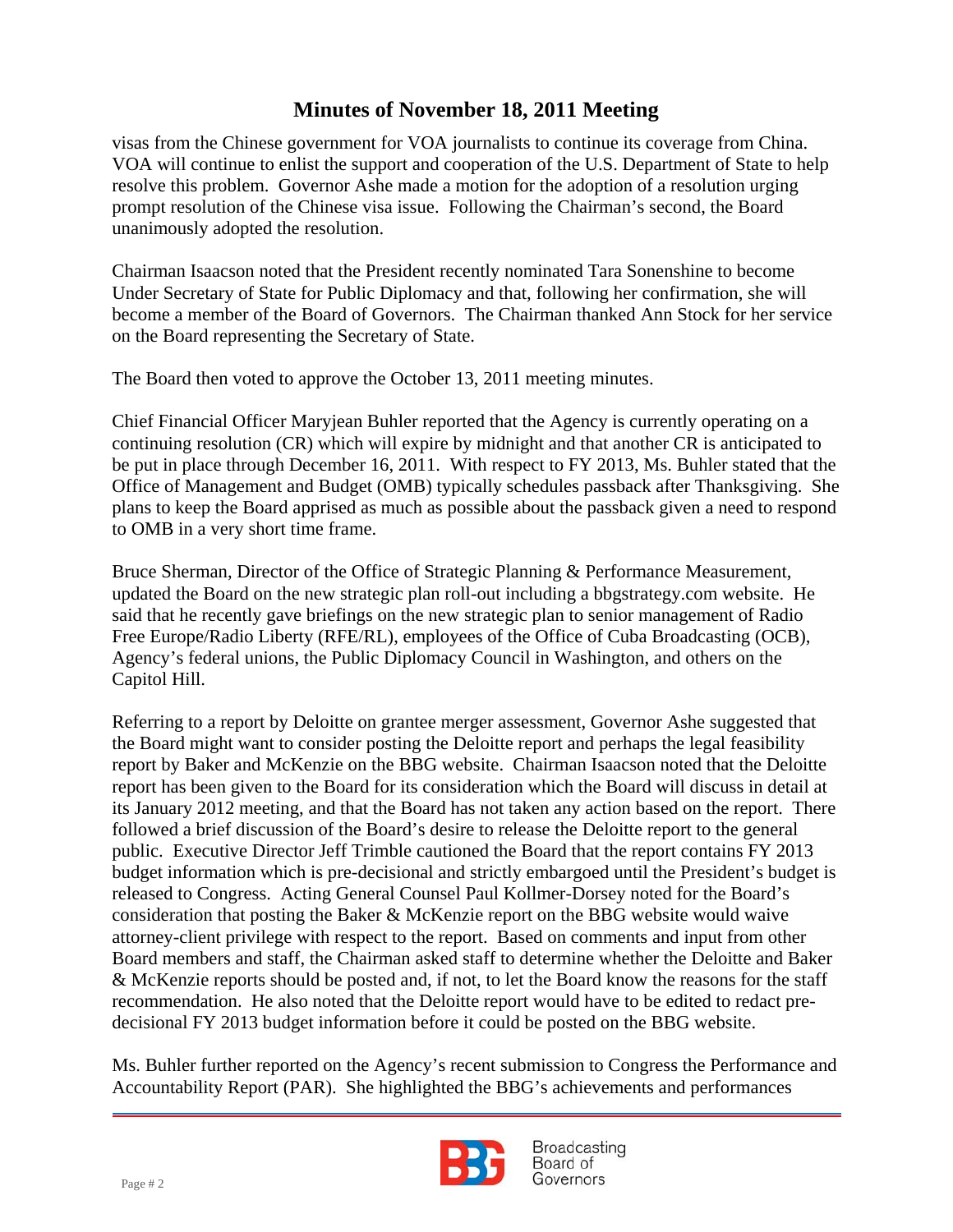during FY 2011 as reported in the PAR, including unqualified ("clean") opinion financial statements, significant increases in audience data, and among other things. She expressed her gratitude to the networks for their input and the CFO staff for their work on the PAR.

 At IBB Director Dick Lobo's invitation, Andre Mendes, IBB Director of the Office of Technology, Services, and Innovation (TSI), provided brief updates on the FM installations in Benghazi and Tripoli, Libya, a new radio transmitter in South Korea, projects to improve and advance the technology infrastructure, and a possible FM transmitter in South Sudan within the U.S. embassy's compound. Governor Meehan thanked Mr. Lobo and TSI for their assistance with the commencement of the Global Internet Freedom Committee. He also thanked TSI and the U.S. Department of State for their coordination and cooperation in the project for a transmitter in South Sudan and emphasized the importance of this project. Ann Stock, Acting Under Secretary of State for Public Diplomacy & Public Affairs, commented that the State Department is working closely to move toward that goal for South Sudan.

For the IBB Director's report, Mr. Lobo stated that the Agency has received thus far 38 applications for the early retirement buyout, and that the application deadline had been extended. Mr. Lobo also noted that the Agency has begun a review on the use of contractors. He highlighted steps the Agency has taken to address contractor concerns, such as offering flu shots to contractors. The Agency is now conducting a survey of current contractor usage and plans to collect additional information on workplace issues. Mr. Lobo also noted that IBB plans to make training available to BBG-sponsored grantees. The Agency will also collocate MBN and VOA personnel in shared facilities in Cairo, New York and London. Governor Ashe thanked Mr. Lobo for making progress to address the issues/concerns of contractors and suggested that IBB explore a way to honor the contractors, if possible.

Governor Ashe announced that he plans to visit the IBB transmitting station in Greenville, NC, on December 7. He reported on recent personal overseas trips which he was able to meet with a VOA stringer in Cape Verde, and with RFE/RL and VOA journalists at RFE/RL's office in Kosovo.

RFE/RL President Steve Korn mentioned an award ceremony on November 8, 2011 to recognize five RFE/RL employees for their "Story of the Year" that was attended by Governor Mulhaupt, Mr. Trimble and Mr. Sherman in conjunction to their attendance of the annual Conference of International Broadcasters' Audience Research. He played short clips of three (Azerbaijani Georgian, and Kyrgyz Services) of the five award winners and a short clip of Farshid Manafi, host of Radio Farda's popular satire show "Pasfarda," who was named "International Radio Personality of the Year" by the AIB on November 9, 2011. Governor Ashe noted that the RFE/RL Board of Directors recently voted to give RFE/RL Chair Dennis Mulhaupt assistance by electing Susan McCue as Vice-Chair and suggested that the Board hold a meeting in Prague in 2012.

OCB Director Carlos Garcia-Perez reported on the progress to provide free flow of information to the people of Cuba on various platforms including email, text messaging, radio and television. He thanked IBB and TSI for their support and then played a short video clip of OCB's reporting

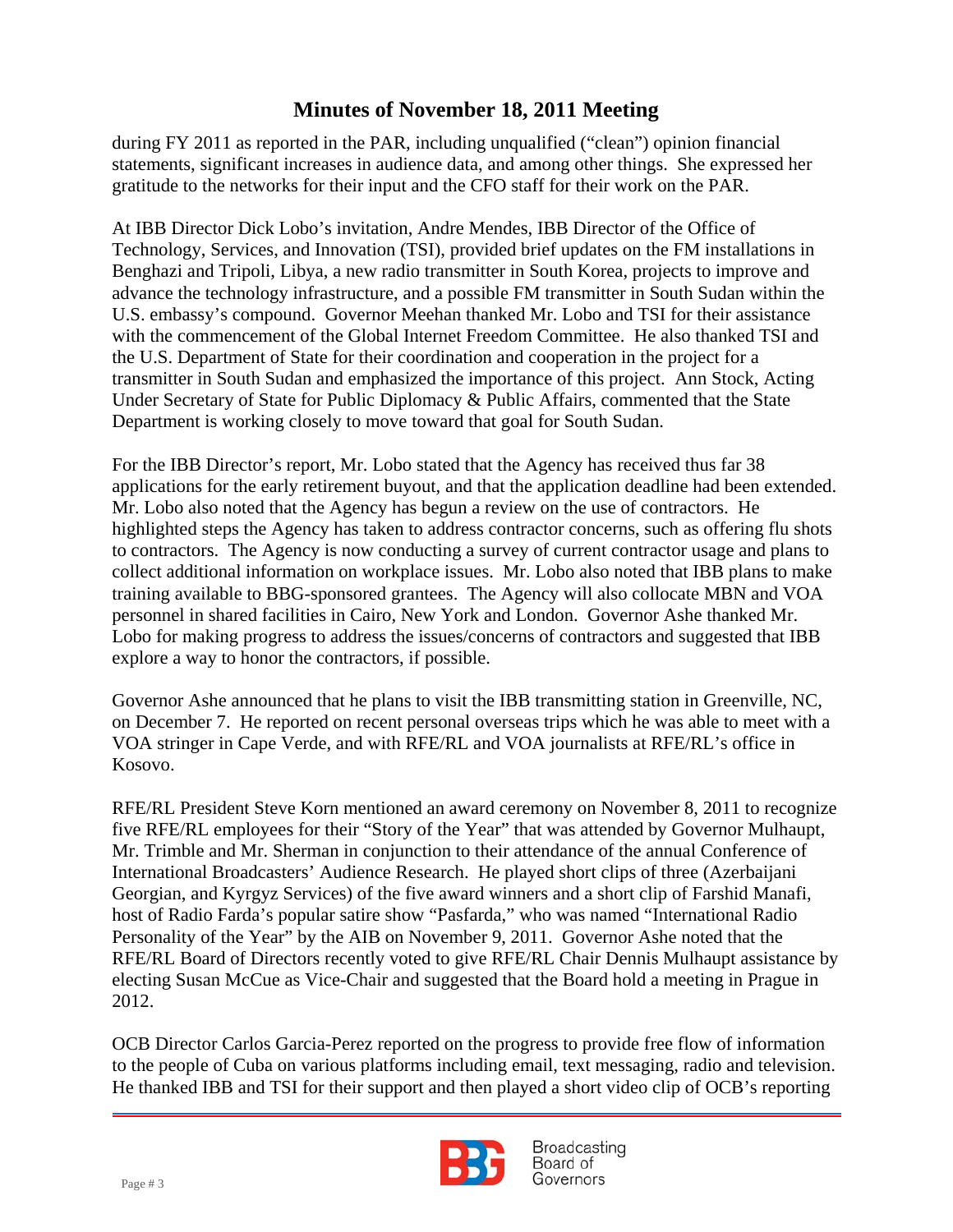on various platforms. In response to Governor Ashe's question regarding a possible Board meeting in Miami, Florida in April 2012, Mr. Garcia-Perez replied that it presents no problem for OCB.

 VOA Director David Ensor gave a brief report on his recent trip to Pakistan and India. As a result of the trip to Pakistan, VOA will work to come up with innovative programs to reach younger audience in that country. In India, VOA delivered a letter to the Asia-Pacific Broadcasting Union (ABU) at its meeting in New Delhi, highlighting interference to satellite television signals by the government of Iran. Mr. Ensor played a short video clip of VOA Persian News Network's *Parazit* show of its exclusive interview with Secretary of State Hillary Clinton regarding Iran.

Governor Ashe suggested posting the letter to ABU on the BBG's website. Governor Ashe also reminded the Board that VOA will celebrate its 70th anniversary in February 2012.

Radio Free Asia (RFA) President Libby Liu presented a video clip of RFA's latest video project featuring a documentary on human trafficking and modern slavery. In response to Governor McCue's question, Ms. Liu explained how the documentary would be distributed once the project is completed.

Governor Ashe asked how the upcoming historic visit by Secretary of State Clinton to Myanmar, and the easing of media restrictions there will impact RFA. Ms. Liu said that they present a remarkable breakthrough and give very positive signs for RFA, including access to RFA.org website and its shortwave broadcasts. In closing, Governor Meehan congratulated RFA on its  $15<sup>th</sup>$  anniversary.

MBN President Brian Conniff announced that Alhurra won the People's Choice Award in the AIB's 2011 Media Excellence Awards for its coverage of the Egyptian Revolution and played a video clip of the reporting by its team in Egypt. Mr. Conniff noted the upcoming elections in Morocco and Egypt as MBN continues to provide coverage of the democratic movement throughout the Middle East. Governor Ashe said that he plans to visit MBN in December and suggested holding a Board meeting there in 2012.

Chairman Isaacson stated that the next meeting is scheduled for January 12 and 13, 2012, and that the Board will hold a working session on January 12 to discuss the Deloitte report in which the network heads and key staff would be invited to participate.

In response to Governor Ashe's question about an email for comments and feedback on the grantee merger assessment report by Deloitte and/or the legal feasibility report by Baker and McKenzie, Mr. Sherman replied that comments and feedback are welcome at www.bbgstrategy.com website. On a related subject, Chairman Isaacson suggested that, in addition to the strategic plan, a copy of the Deloitte report should be given to former Board members of the BBG.

There being no other business, the Chairman adjourned the meeting.

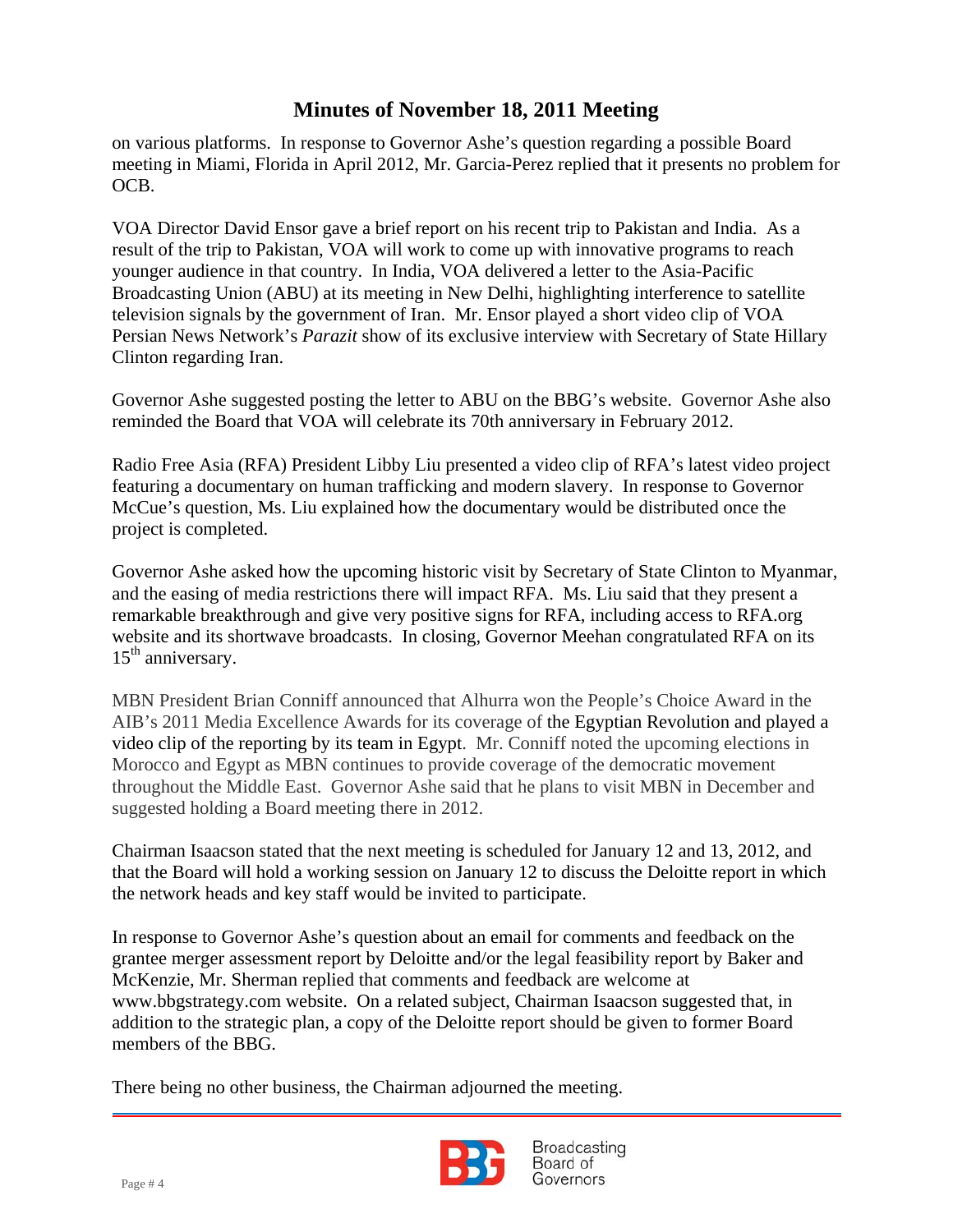The Broadcasting Board of Governors agreed to the following decision elements (all decisions were adopted by a unanimous vote unless otherwise indicated):

- 1. Adoption of October 13, 2011 Minutes. Governor Mulhaupt made a motion for the adoption of the minutes of the October 13, 2011 meeting set forth in Attachment 2. Governor McCue seconded. The minutes were unanimously adopted by the Board.
- 2. Adoption of Resolution Regarding China Visas for Journalists of VOA and RFA. Governor Ashe made a motion for the adoption of the resolution urging prompt resolution of the Chinese visa issue as set forth in Attachment 3. Chairman Isaacson seconded. The resolution was unanimously adopted by the Board.

Other Attendees:

The following persons were also present during all or part of the meeting: International Broadcasting Bureau (IBB) Director Richard Lobo, Executive Director Jeffrey Trimble, Deputy General Counsel and Board Secretary Paul Kollmer-Dorsey, Chief Financial Officer Maryjean Buhler, Director of the Office of Strategic Planning & Performance Measurement Bruce Sherman, Special Projects Officer Oanh Tran, Director of Public Affairs Letitia King, and Board Operations and Policy Adviser Ashley Pyle; David Ensor, Director of the Voice of America (VOA); Carlos Garcia-Perez, Director of the Office of Cuba Broadcasting (OCB); Steven Korn, President of Radio Free Europe/Radio Liberty (RFE/RL); Libby Liu, President of Radio Free Asia (RFA); Brian Conniff, President of the Middle East Broadcasting Networks (MBN); Steve Redisch, VOA Executive Editor; Barbara Brady, VOA Chief of Staff; Andre Mendes, IBB Director of the Office of Technology, Services, and Innovation; Kelu Chao, IBB Director of the Office of Performance Review; Michael Marchetti, RFE/RL Senior Vice President of Finance/CFO; Anne Noble, MBN General Counsel; Kelley Sullivan, MBN Vice President for Administration/Treasurer; William Clancy, MBN CFO; and Lynne Weil, Senior Advisor to the Under Secretary for Public Diplomacy & Public Affairs.

Approved:

Walter Isaacson Chairman

\_\_\_\_\_\_\_\_\_\_\_\_\_\_\_\_\_\_\_\_\_\_\_\_\_\_\_\_\_

Witnessed:

Paul Kollmer-Dorsey Secretary

\_\_\_\_\_\_\_\_\_\_\_\_\_\_\_\_\_\_\_\_\_\_\_\_\_

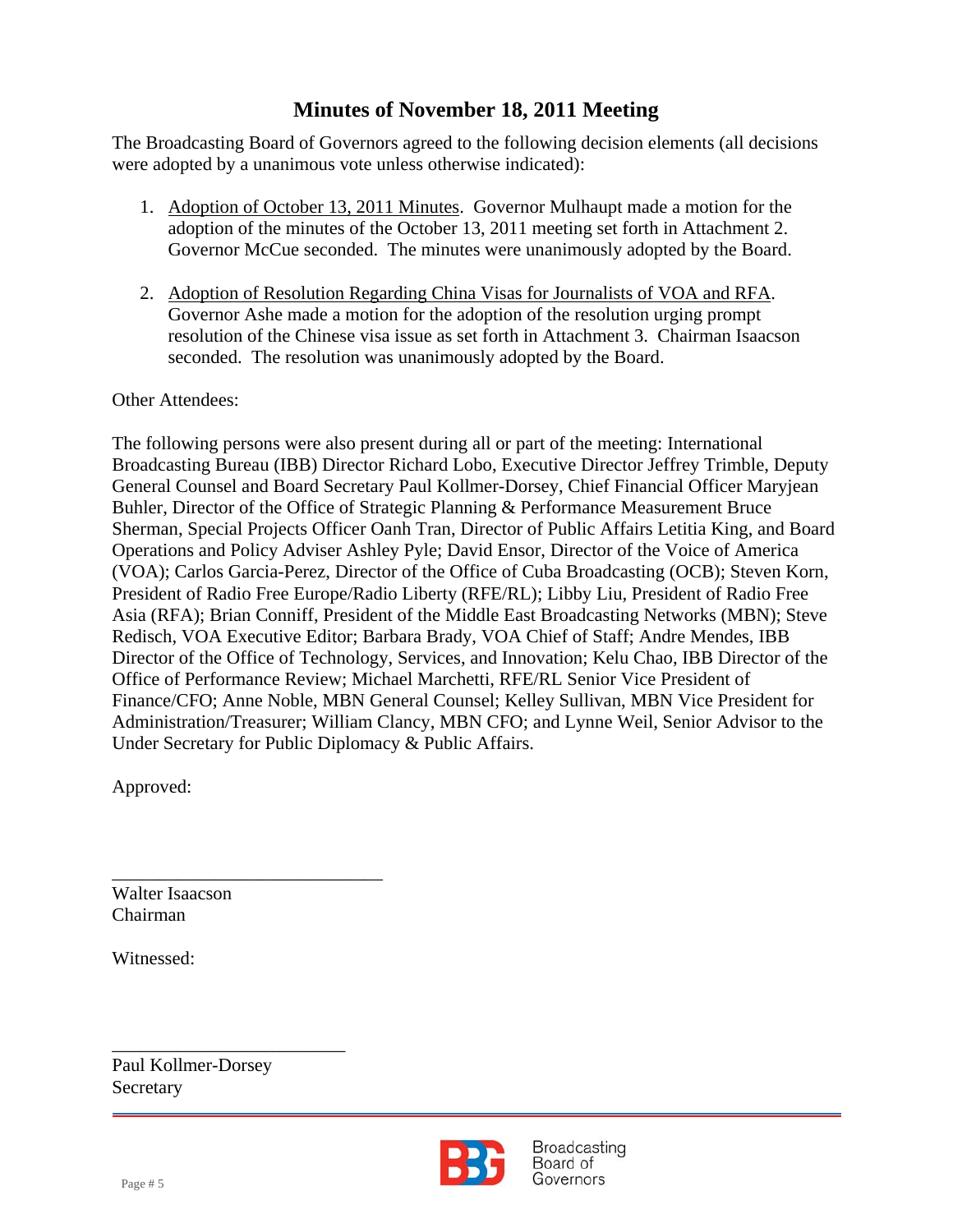Attachments:

- 1. Agenda for November 18, 2011 Meeting
- 2. Minutes of October 13, 2011 Meeting
- 3. Resolution Regarding China Visas for Journalists of VOA and RFA

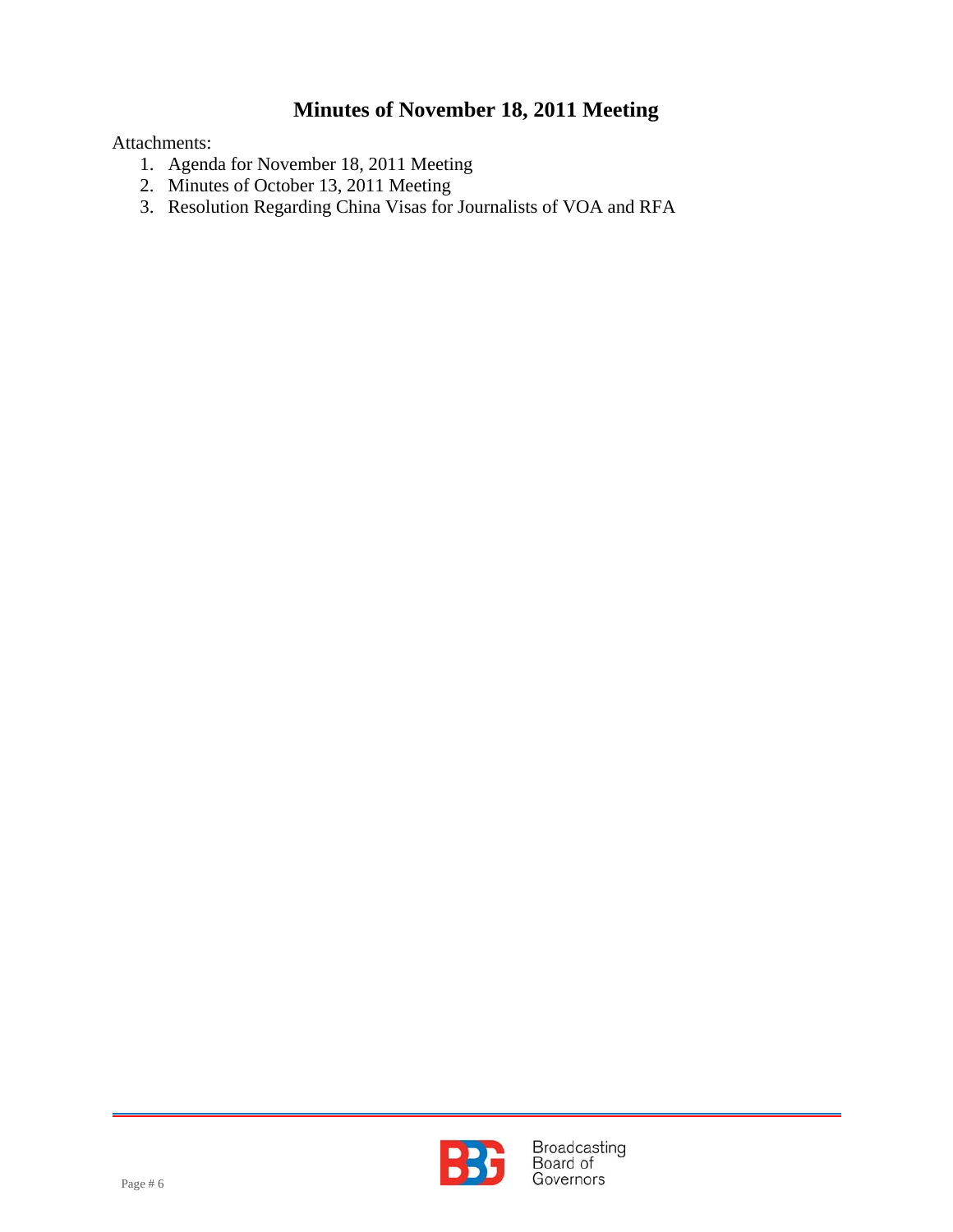### **ATTACHMENT 1**

### **BROADCASTING BOARD OF GOVERNORS November 2011 Meeting Agenda**

#### **Thursday, November 18**

#### **3 - 4:00 Broadcasting Board of Governors' Meeting (BBG-IBB Conference Room)**

#### **I. Open Session**

Chairman's Remarks

- A. Adoption of Minutes of October 13, 2011 Meeting
- B. FY 2012 Budget Status BBG's Performance Accountability Report (Maryjean Buhler)
- C. BBG Global Audience Estimate (Bruce Sherman)
- D. IBB Director's Report (Dick Lobo)
- E. Programming Initiatives/Program Development
	- OCB Director's Report (Carlos Garcia-Perez)
	- VOA Director's Report (David Ensor)
	- RFE/RL President's Report (Steve Korn)
	- RFA President's Report (Libby Liu)
	- MBN President's Report (Brian Conniff)
- F. Other Items for Consideration at Next Board Meeting

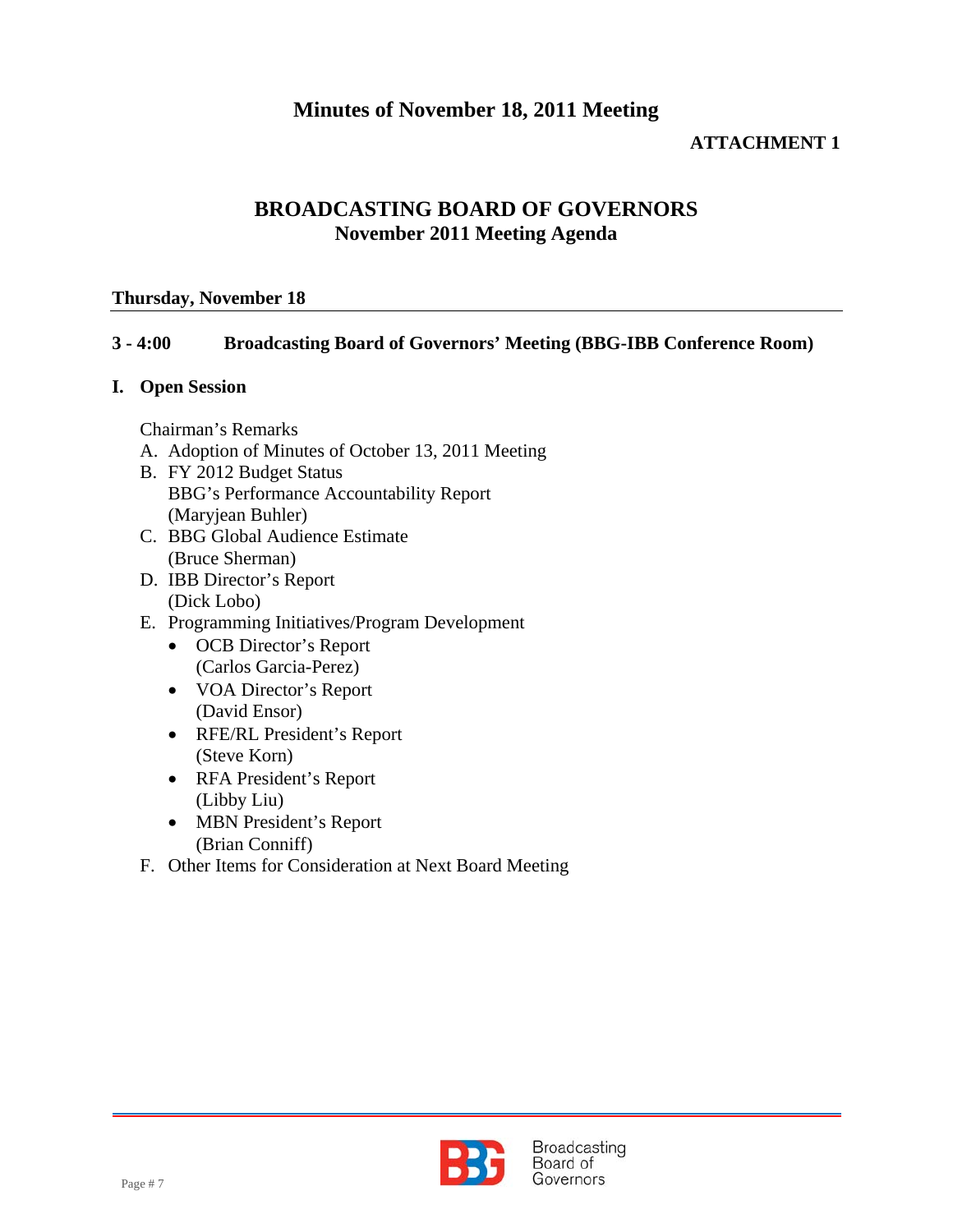### **ATTACHMENT 2**

#### **RESOLUTION REGARDING CHINA VISAS FOR JOURNALISTS OF VOICE OF AMERICA AND RADIO FREE ASIA November 18, 2011**

The Board of Governors expresses its disappointment that the government of the People's Republic of China has failed to issue visas to Voice of America journalists notwithstanding the fact that the United States government has issued numerous visas to Chinese state journalists. The Board of Governors strongly encourages the Government of the People's Republic of China to issue the visas that the VOA has requested for its journalists for VOA's Beijing and Shanghai bureaus without further delay. In addition, the Board calls on the Government of the People's Republic of China to issues visas for journalists from Radio Free Asia. The Board intends to enlist the support and cooperation of the State Department and the United States embassy in Beijing to achieve this important objective.

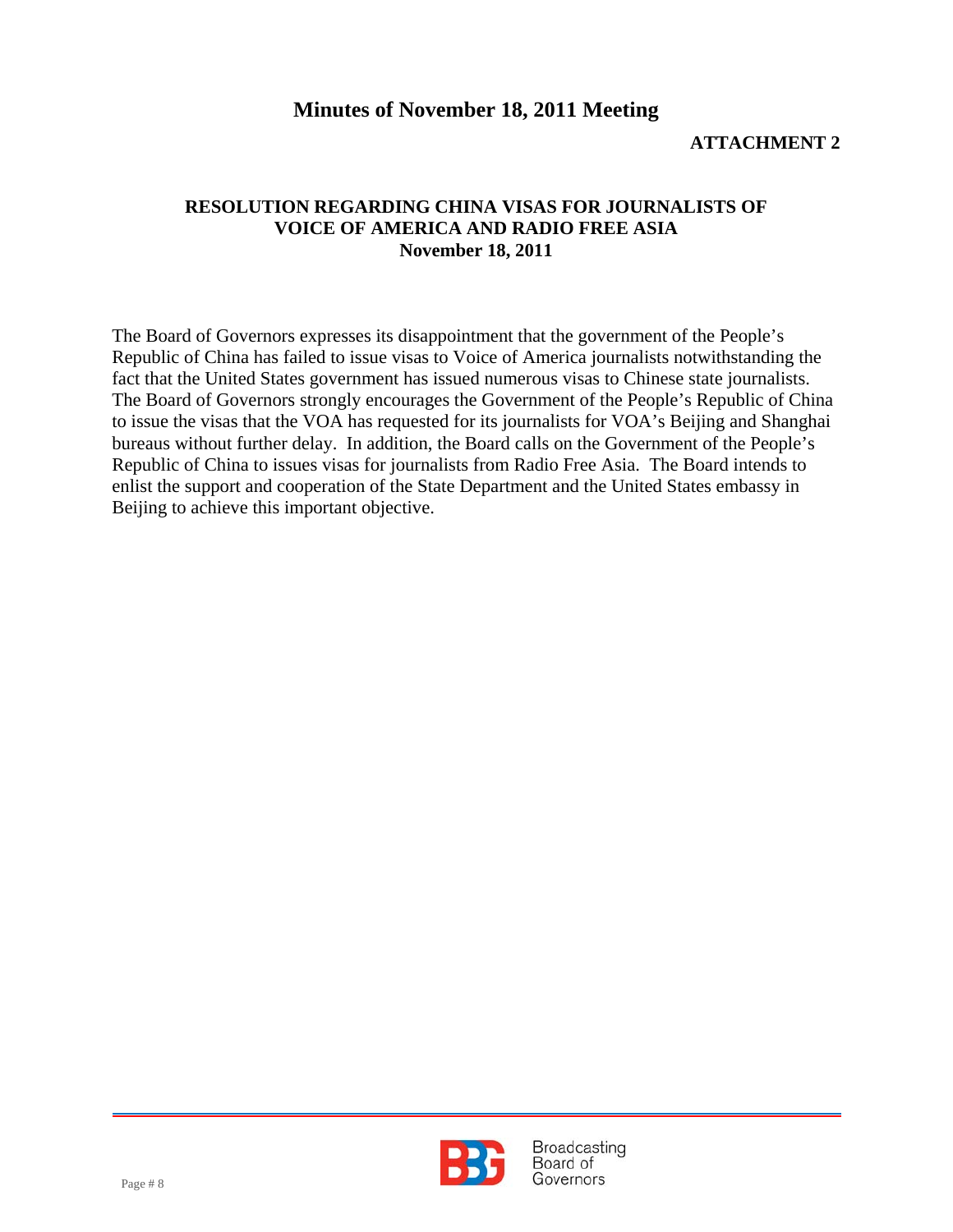### **ATTACHMENT 3**

From: Broadcasting Board of Governors

Date: October 13, 2011

Subject: **Minutes of the BBG Meeting of October 13, 2011**

The Broadcasting Board of Governors (BBG) met today in Washington, D.C. The meeting was open and streamed on the BBG website.

The meeting was attended by the following Board members:

Chairman Walter Isaacson Governor Victor Ashe Governor Michael Lynton Governor Susan McCue Governor Michael Meehan Governor Dennis Mulhaupt

Governors Dana Perino, Enders Wimbush, and Ann Stock (Acting Under Secretary of State for Public Diplomacy and Public Affairs) were not in attendance at the meeting.

Other persons in attendance are listed at the end of these minutes.

The agenda of the meeting is set forth in Attachment 1.

Chairman Isaacson called the meeting to order and noted that the meeting was being held in compliance with the Government in the Sunshine Act. He stated that the presence of six (6) Board members satisfies the quorum requirement and thus, the Board may continue to conduct business based on majority vote, a quorum being present.

The Chairman said that the Board is reminded that the vital work of BBG journalists is often difficult and dangerous. The Board is aware of the sacrifices that BBG reporters make and considers their work to be extremely valuable. The Board continues to battle censorship and champion media freedom. The Chairman brought two recent cases of BBG-sponsored journalists being brought into harm's way to the Board's attention.

At the Chairman's invitation, Middle East Broadcasting Networks (MBN) President Brian Conniff updated the Board on a recent incident at Alhurra's studio in Cairo. Mr. Conniff showed a short video clip of an Alhurra news cast that was interrupted when armed men in uniforms entered Alhurra's Cairo studio. The invasion of the studio occurred during a live broadcast of Al

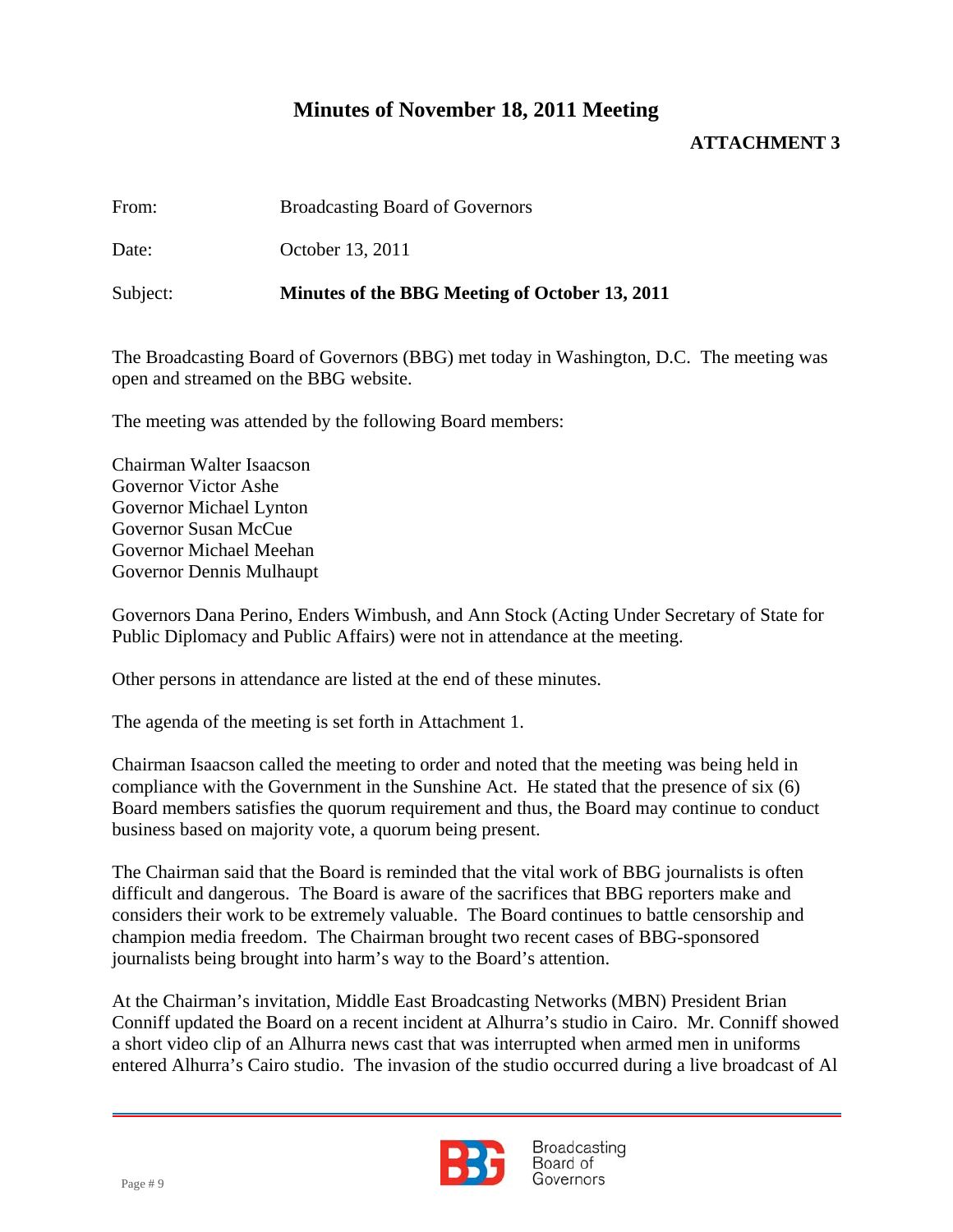Youm, Alhurra's nightly news magazine show, which was broadcasting live reports on the violent clashes between Copt demonstrators and soldiers in nearby Maspero.

 reported on RFE/RL's correspondent Dovletmyrat Yazkuliyev who was sentenced to five years At the Chairman's invitation, Radio Free Europe/Radio Liberty (RFE/RL) President Steve Korn in jail after being convicted at a sham trial for an alleged charge of influencing or abetting an attempted suicide of a family member. Mr. Korn said that, according to Mr. Yazkuliyev's family members, the charge is false and that the case was a pretext to silence Mr. Yazkuliyev's reporting for RFE/RL. In response to Governor Ashe's questions, Mr. Korn confirmed that the U.S. Embassy in Turkmenistan had been fully briefed about the case and is doing everything to help. RFE/RL had offered legal assistance for Mr. Yazkuliyev but cannot get a lawyer to represent him.

The Board considered the draft minutes of the September 15, 2011 Board meeting. Governor Ashe requested a correction to the September meeting minutes in order to reflect that he had voted against the revised grant agreements which the Board adopted at the meeting. Governor McCue asked the staff to confirm that the minutes accurately reflect her participation in the meeting. The Board voted to approve the minutes with amendments offered by both Governors Ashe and McCue.

The Board voted to adopt the revised BBG meeting schedule for the remaining 2011 calendar year by meeting on November 18 in the Cohen Building and canceling the December meeting with a possible telephonic meeting, if needed. With respect to the 2012 BBG meeting schedule, Chairman Isaacson noted that the Governance Committee has been requested to revisit and make recommendations to the plenary Board about the schedule.

Chairman Isaacson initiated a discussion of the conclusions of the year-long strategic review by the BBG Strategy and Budget Committee as stated in the Strategy and Budget Committee report which had been submitted to the Board for consideration. He stated that details will follow in separate communications from International Broadcasting Bureau (IBB) Director Dick Lobo and his management team. He also stated that open forums will be held and a strategy website launched in order to allow employees and the public to learn about and discuss the plan.

The Chairman announced the new BBG strategic plan called, "Impact through Innovation and Integration." The overarching strategy is to create one organization for United States international broadcasting with multiple brands. While the BBG has begun to move in that direction by consolidating the management functions of IBB and BBG front offices, the new strategy calls for substantial additional restructuring.

Therefore, the BBG will pursue the following: To further streamline network management functions; to consolidate the grantee entities into one organization based on a feasibility study by the management consultant; to explore de-federalization of the federal agency components; to end language duplication; to overhaul distribution in favor of the media BBG audiences prefer; to deploy news-gathering and reporting assets closer to the field in order to drive better local reporting and create a global news network; and to seek repeal of the legislative ban on domestic

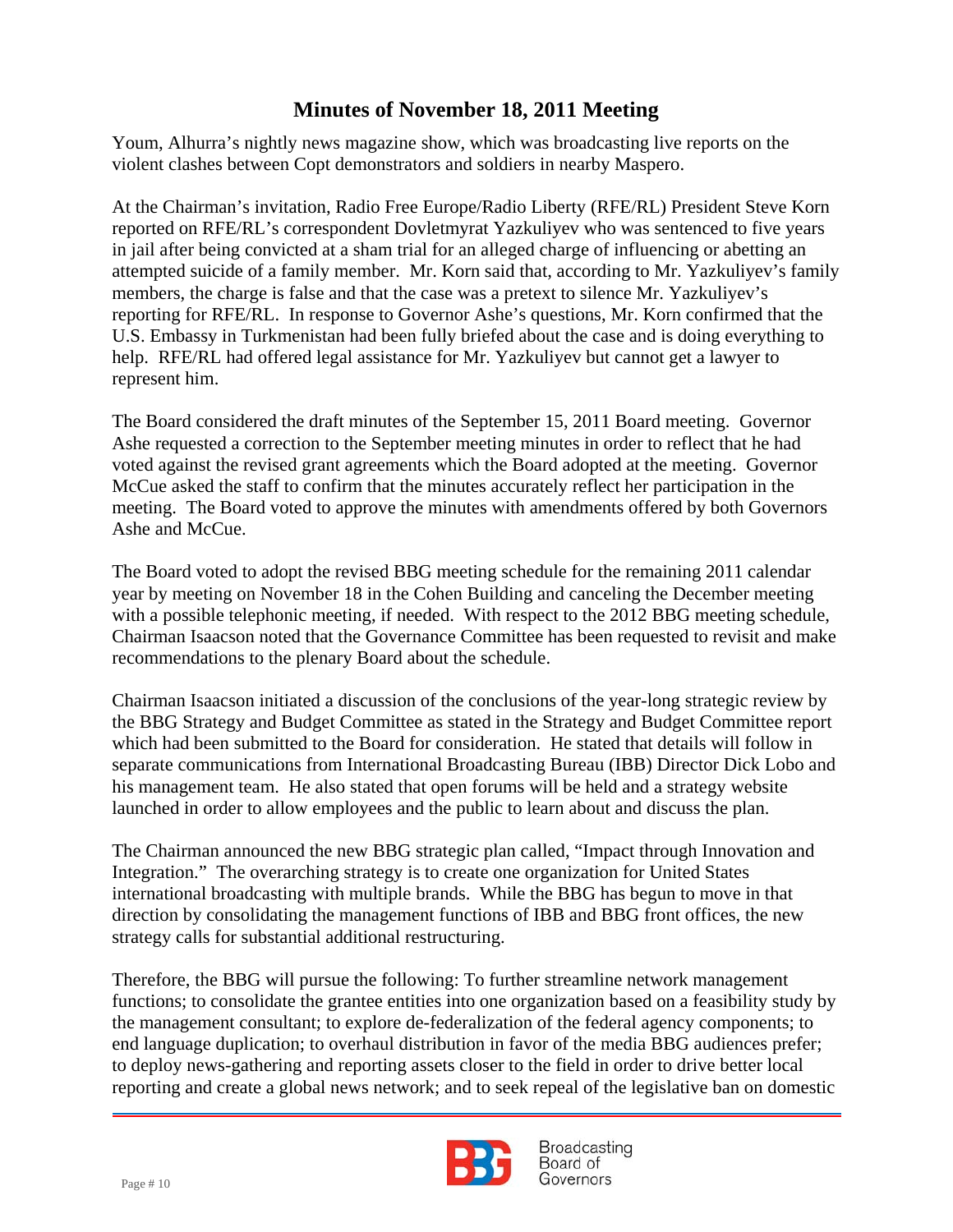dissemination of Agency programs known as the Smith-Mundt Act. By restructuring, the Agency will create a new organizational identity with a new name, but keep the brands that the audiences have come to know and trust.

 The new mission statement is "to inform, engage, and connect people around the world in support of freedom and democracy." The BBG will aggressively pursue this mission across the Middle East and North Africa and elsewhere as democracy movements emerge; in China, Iran, North Korea and Cuba and all the places that deny their citizens access to independent news and information; in Africa and elsewhere not only to provide humanitarian relief but also to aid democracy formation and development; and in the face of extremist propaganda and hate speech.

The overarching strategic objective is to become the world's leading international news agency by 2016, focused on the Agency's mission and impact. The quantitative performance goal is to reach 216 million in global weekly audience by 2016.

In conclusion, Chairman Isaacson stated that the Agency's strategic narrative that provides the substance of what was just laid out will be released in the coming days. He added that the Agency will be in regular communication with employees, the public and the Hill, and be open about the process.

The Chairman invited the Board to discuss elements of the new BBG strategy stated in the Strategy and Budget Committee report.

Governor Meehan proposed an amendment to an element of the strategy dealing with the proposed consolidation of the grantees. He proposed that the Board should study the feasibility of the proposed consolidation before committing to it. Language to capture the proposed amendment was offered by the Chairman and Governor Meehan. An amendment was discussed and agreed by the Board without objection by the Board.

Following Governor Ashe's comment on the projected \$1.3 million cost of the contractual agreement with the management consulting firm (Deloitte), Governor Lynton clarified that the Agency can stage payments to Deloitte and that further work would depend on Board approval of Deloitte's recommendations based on the feasibility study of consolidation and blueprint of the implementation plan. Executive Director Jeffrey Trimble made a further clarification that the contract with Deloitte is for the overall advice on the implementation of the entire strategic plan, and is not confined to consolidation of the grantees. Chief Financial Officer (CFO) Maryjean Buhler stated that the scope of work of the management consultant includes a feasibility review for the new strategy as part of the implementation plan.

Governor Ashe expressed skepticism that a quality study could be done by November 10. He noted that while cost and benefits of consolidation are important considerations, other factors relating to the grantees, such as their respective special niches and their histories as broadcasting entities in particular regions should also be considered in deciding whether or not to consolidate. Governor Mulhaupt remarked that the management consultant has stated that it could meet the target date of one month to provide a report with recommendations to the Board, but

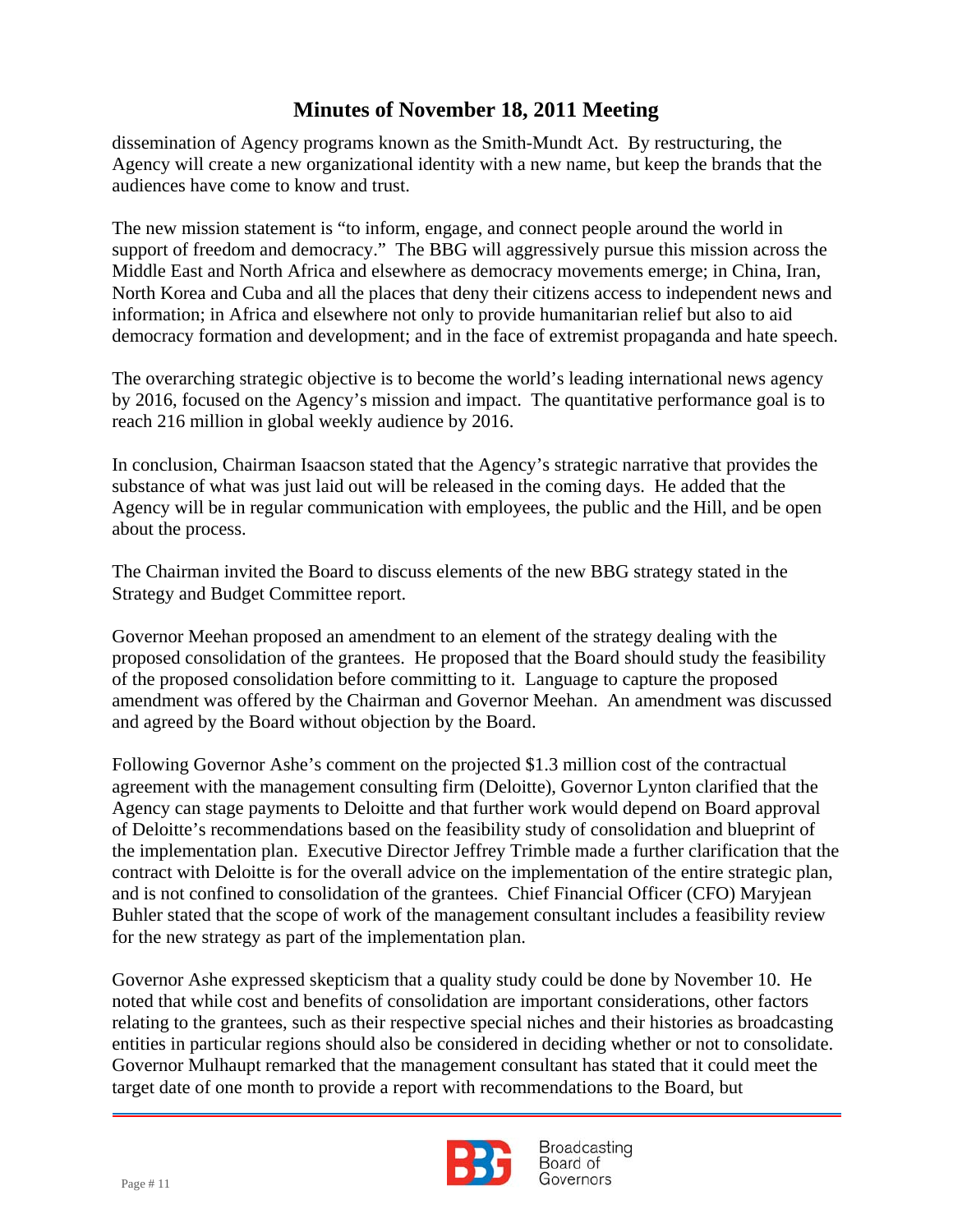acknowledged that it may take longer to complete its study. He noted that the Board has directed the management consultant to take the time it needs to do the job right.

 the 2010-2011 Strategic Review and the Committee's recommendations for key elements of the The Board voted to adopt the amended Report of the BBG Strategy and Budget Committee on BBG Strategic Plan for 2012-2016.

CFO Buhler reported that the Agency had successfully closed out Fiscal Year (FY) 2011. The CFO office is in the process of working with the Office of Inspector General and external auditors on the Agency's financial audit. For FY 2012, the Agency is currently operating on a second continuing resolution (CR) that will expire on November 18, 2011. Ms. Buhler asked that all networks be prudent with expenditures during the CR. Ms. Buhler noted a provision in the draft Senate appropriations bill regarding broadcast and transmission platform notification requirements for any reductions or increases to broadcast hours previously justified to Congress, including changes in shortwave, medium wave, satellite and television. She said that the pending Senate bill included \$2.5 million for Internet censorship circumvention, while the pending House bill included \$15 million for Internet censorship circumvention and for broadcasts to the Afghanistan/Pakistan border region.

In the IBB Director's report, Mr. Lobo reported that the Agency has retained Deloitte as a management consultant in order to assist in implementation of the new strategic plan, and their selection was done through a robust process with input from the network heads. He announced that MBN Vice President for Administration/Treasurer Kelley Sullivan will be working with Deloitte to serve as overall lead on the study of the possible consolidation of the three grantee organizations.

Mr. Lobo also announced that the 2011 Federal Employee Viewpoint Survey results were issued, and that the BBG was named one of the two most improved agencies in federal government. He noted that the 2011 Gold Medal Award ceremony took place on September 27, 2011 in the Cohen Building auditorium to recognize BBG, IBB, VOA and OCB employees who have made some of the most outstanding contributions to the BBG's mission over the past year. There were more than 300 nominations received from the 96 awards available. Mr. Lobo acknowledged the participation by Chairman Isaacson, Voice of America (VOA) Director David Ensor, and Office of Cuba Broadcasting (OCB) Director Carlos Garcia at the award ceremony.

Governor Ashe raised some concerns as a result of his recent visit to the VOA English-to-Africa service. He noted that contractors, representing 45 percent of the Agency's workforce, were not included in the recent Federal Employee Viewpoint Survey. He also noted that, according to one of the employees with whom he had spoken (Ms. Fredrica "Fritzi" DePew), contractors are not offered flu shots, which are available to federal employees. During Governor Ashe's visit to IBB Office of Training and Development, he also noted that while the Agency offers training to federal employees and certain contractors in the Cohen Building, training is not open to the employees of three grantee organizations. Governor Ashe suggested that the Agency should try to find a way to survey contractors and offer them flu shots, and to make training organized by

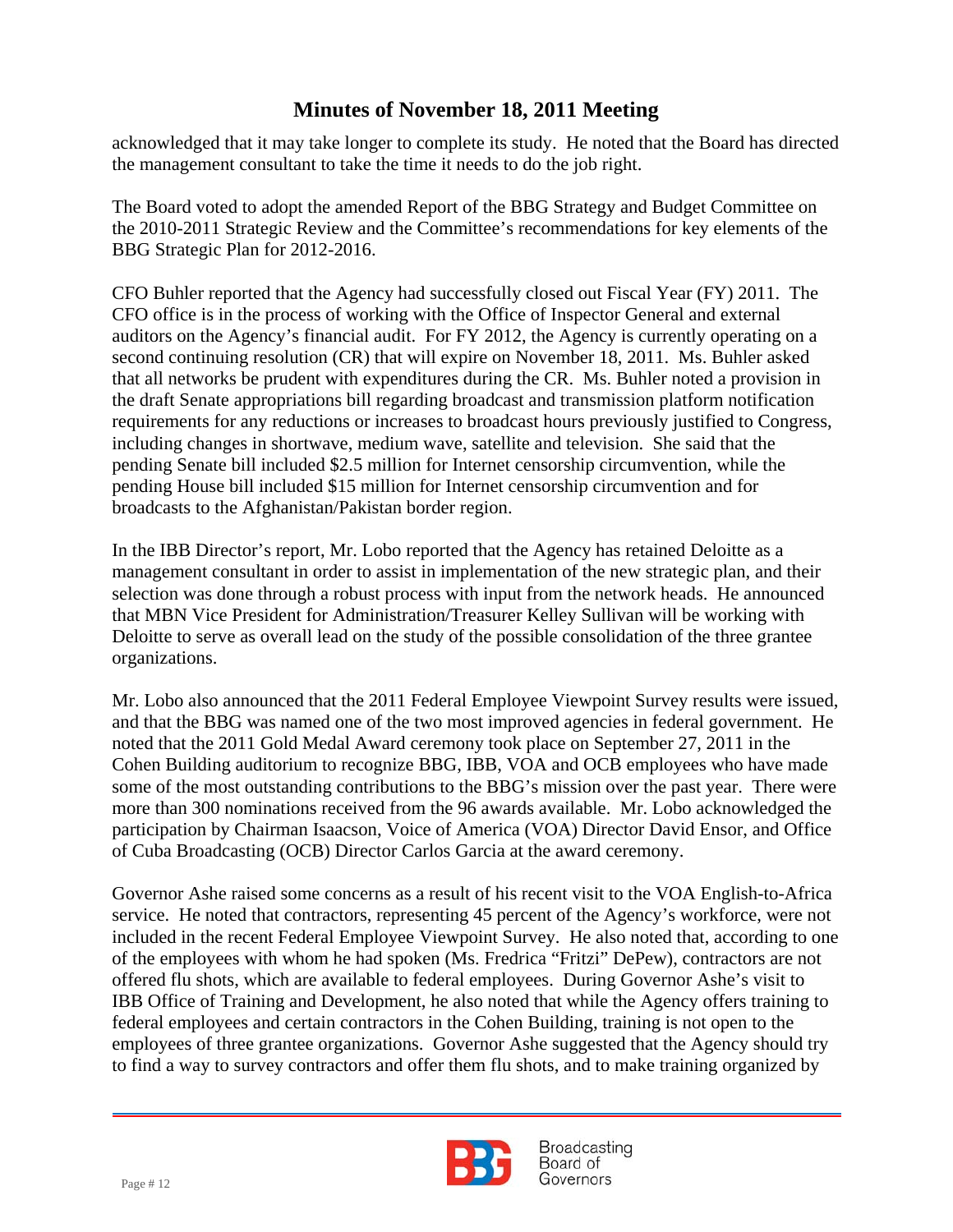the IBB Office of Training and Development available to the three grantee organizations, if possible.

 report, including the installation of a new FM transmitter in Benghazi, Libya for Radio Sawa Terry Balazs, IBB Deputy for Engineering and Transmission Services, gave a brief transmission programs, the launch of satellite broadcast service for VOA and RFA targeting China, the successful conclusion of the sale of the IBB property in Erching, Germany for 4.3 million Euros, and the consolidation of Content Management System across all of the networks except RFA.

Governor McCue described the kick-off event of the Commission on Innovation on September 22 in New York City. The participants discussed U.S. international media and the complex communications landscape. She cited some of the ideas surfaced by the participants such as smart content, social connection, and the Internet public. Governor McCue mentioned a list of members for the Commission on Innovation as set forth in Attachment 2.

OCB Director Garcia noted that OCB is connecting with the people in Cuba through various social media platforms and played a short video clip depicting the new media initiatives at OCB. Mr. Garcia described successful activities in text messaging as well as other efforts on Twitter, Facebook and the Internet.

VOA Director Ensor reported on VOA's multimedia strategy marking the  $10<sup>th</sup>$  anniversary of 9/11 and highlighted a successful blog titled, "What's Your 9/11?" which engaged young audiences around the world by asking them to share a single event that shaped their lives. At VOA Director Ensor's request, Jessica Stahl of VOA English Web Branch presented sample collections of stories submitted by audio, video and other social media platforms. The program generated different perspectives and conversations surrounding the 9/11 event.

RFE/RL President Korn briefly described three examples of RFE/RL's impact through its coverage of a hunger strike by two female journalists to protest censorship in Uzbekistan, its broadcast of issues on Radio Free Iraq causing regular debate among Iraq's cabinet members, and its coverage of Eynulla Fatullayev's ordeals with the authorities by working as a journalist in Azerbaijan.

RFA President Libby Liu distributed DVD copies and USB cards of a two-part documentary film titled, "The Mekong." Following-up on recent developments in Burma regarding ease of restrictions on the media/press, Ms. Liu mentioned RFA's exclusive interview with Burma's head of Information in which he announced that he wanted to end press censorship in Burma.

Governor McCue announced a livestream of Pop!Tech event scheduled for October 21, 2011 in the auditorium of the Cohen Building that will feature VOA Persian News Network "Parazit" show and include presentations from RFA, RFE, MBN, OCB and VOA.

There being no other business, the Chairman adjourned the meeting.

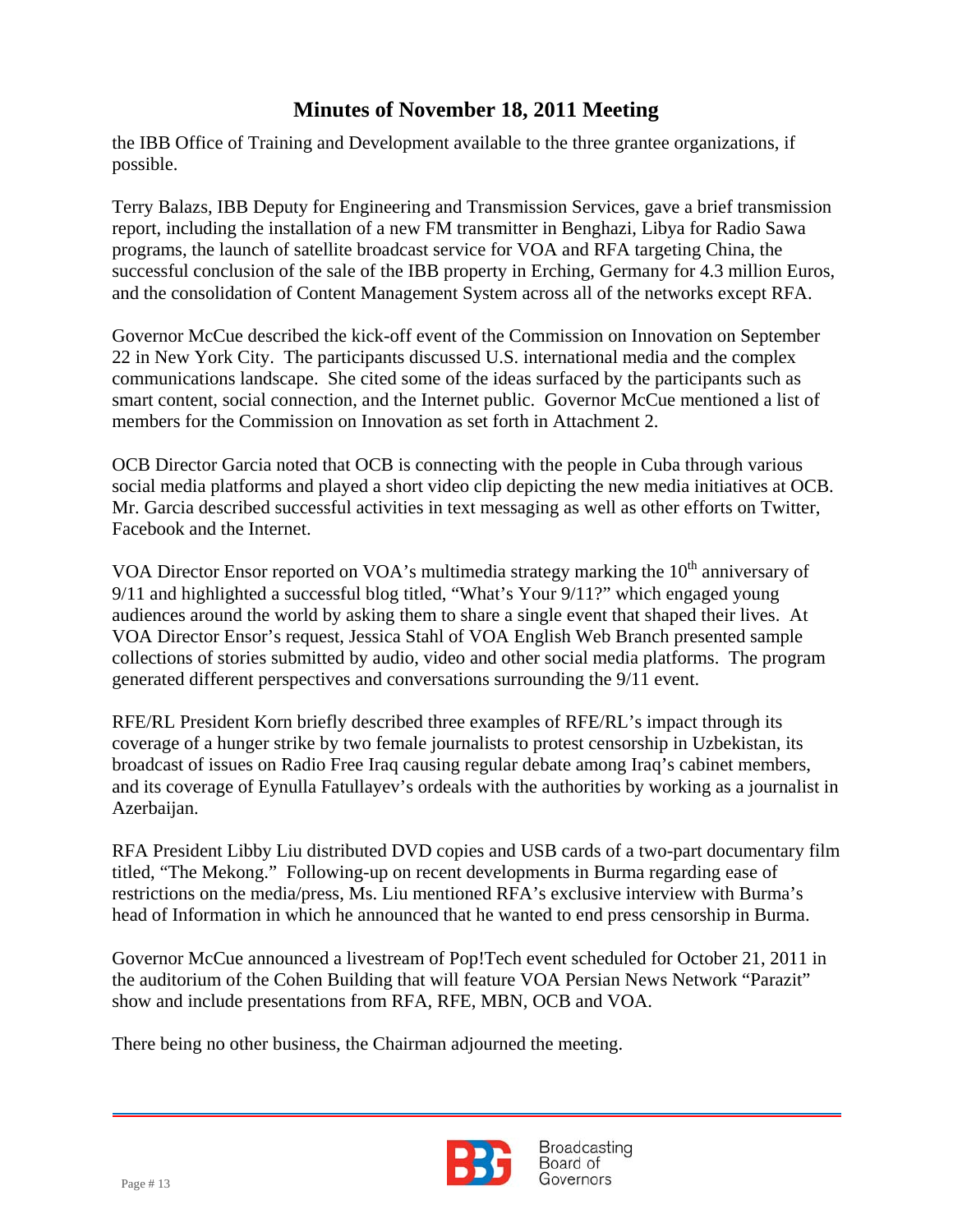The Broadcasting Board of Governors agreed to the following decision elements (all decisions were adopted by a unanimous vote unless otherwise indicated):

- 1. Adoption of September 15, 2011 Minutes. Governor Ashe offered an amendment to the minutes, including his vote against approval of the revised grant agreement which the Board approved at the September meeting. Governor McCue offered an amendment to include her participation by phone. Governor Mulhaupt moved to adopt the minutes as amended. Governor McCue seconded. The Board then adopted the amended minutes of September 15, 2011 meeting as set forth in Attachment 3.
- 2. Revising 2011 BBG Meeting Schedule. Chairman Isaacson moved to adopt the revised BBG meeting schedule for the remaining 2011 calendar year by meeting on November 18 and canceling the December meeting. Governor Ashe seconded. The Board unanimously approved the revised 2011 BBG meeting schedule. The Board also asked the Governance Committee to revisit and make recommendations to the plenary Board about the 2012 meeting schedule.
- 3. Adoption of Strategy and Budget Committee Report on the 2010-2011 Strategic Review and Mission Statement (as amended).
	- a. The Board noted the comprehensive strategy review led by the Strategy and Budget Committee from September 2010 to May 2011. The process included a detailed study of the global environment in which the BBG operates, an examination of the Agency's mission statement, and consideration of the Agency's distribution and technology efforts. The review also included regional reviews with in-depth consultations engaging senior-management and language service heads and staff at each broadcast organization, as well as panels of experts who provided assessments of leading strategic and media factors in BBG's broadcast areas and the BBG's unique value and impact.
	- b. The Board noted the participation of all elements of United States international broadcasting throughout the many phases of the strategic review– from the discussion of the mission statement, to the IBB Coordinating Committee's efforts on distribution and technology issues, to participation in the many regional reviews.
	- c. Governor Meehan offered an amendment to the Committee's recommendation regarding consolidation of the grantees to clarify that the Board will undertake a study of the feasibility of consolidation. Chairman Isaacson moved to adopt the amendment. Governor Lynton seconded. The Board then adopted the amendment. Governor Lynton moved to adopt the amended Report of the BBG Strategy and Budget Committee on the 2010-2011 Strategic Review as set forth in Attachment 4. Governor McCue seconded. The Board then adopted the report, as amended.

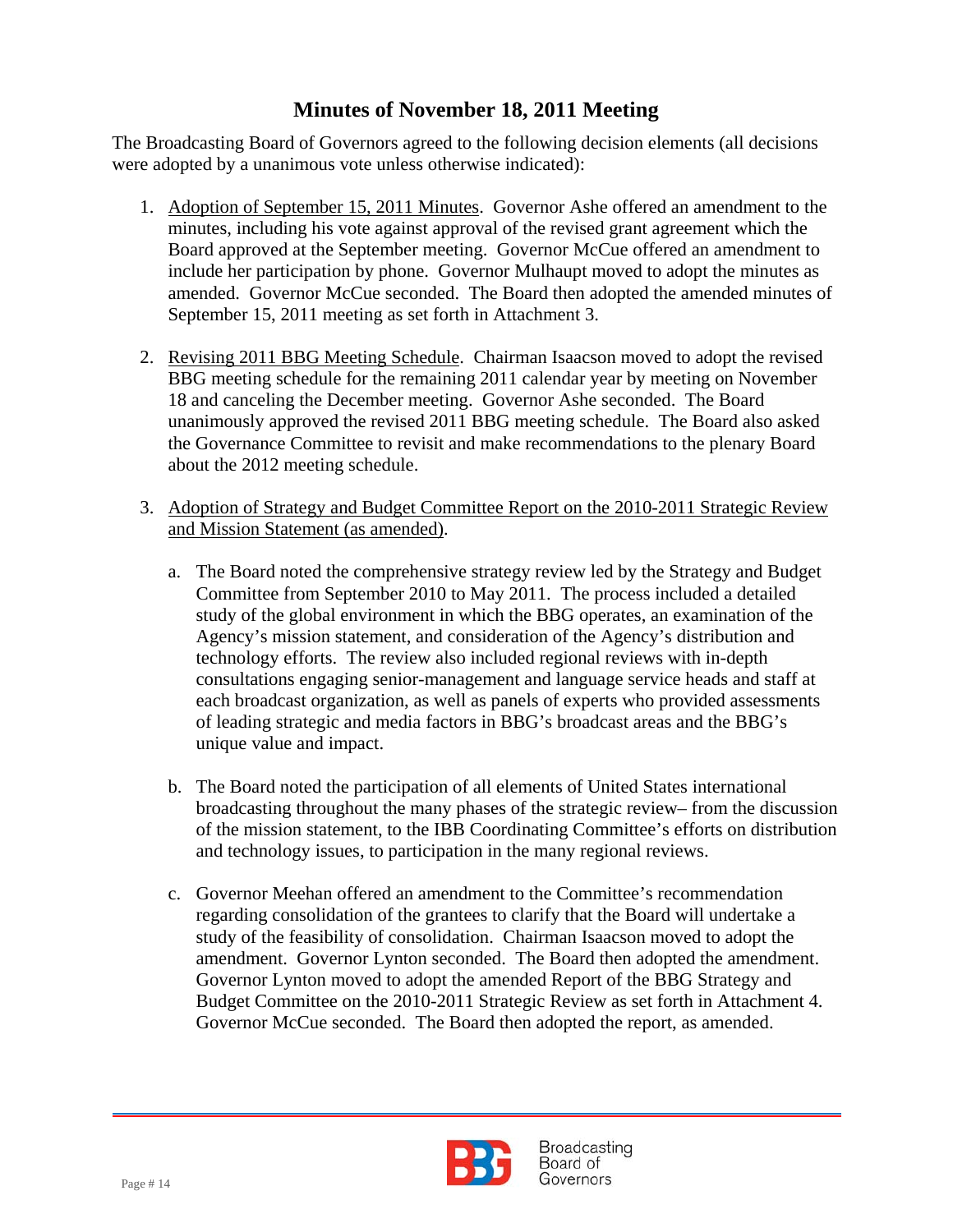- d. The Board endorses the recommendations from the Committee Report and adopts the following recommendations as key elements of the BBG Strategic Plan for 2012- 2016:
	- **1. Consolidating/Streamlining Management:** The Board will make agency management more efficient and effective, pursuing ways to move from a stovepiped bureaucracy of separate, semi-autonomous entities to an integrated media network with multiple brands and a board of directors attending to broad strategic issues. Toward this effort:
		- The agency's part-time board of directors will attend to broad strategic issues, maintenance of the firewall to protect the independence and integrity of the agency's journalism, as well as oversight of the BBG mission; a CEO selected by the Board and subject to the Board's supervision will manage the agency's day-to-day affairs.
		- All senior administrative and management functions will consolidate into one, integrated network management operation.
		- The Agency has begun a study to explore the feasibility of consolidating the three grantee organizations (RFE/RL, RFA, and MBN), pending due diligence, into a single corporate structure sharing a unified administrative and legal framework, while retaining their journalistic missions. The due diligence will include a preliminary look at the short- and long-term financial ramifications and the other benefits and costs of consolidation**.**
		- The agency will begin a feasibility study to explore de-federalization of agency components, with the goal of optimizing flexibility, efficiency and compatibility with non-federal elements.
	- **2. Ending Language Services and Minimizing Language Service Duplication:**  The Board will seek to end language services in countries with more developed, independent media, and that are no longer strategic priorities. Where the agency has two U.S.-funded media properties operating in a given country, they should cooperate, with shared bureaus, stringers, and distribution networks where feasible. Each will provide complementary, not duplicative, content.
	- **3. Rationalizing Distribution:** Noting the importance of reaching audiences on their preferred media, the Board will develop innovative methods for distributing content with limited resources. This approach should include devoting resources to the platforms global media-use strongly favors – television, internet, FM, and social media – as well as maintaining shortwave broadcasts in regions where it remains a critical platform. Where shortwave is vital, it will remain. Elsewhere, resource reallocations will support the platforms audiences use.

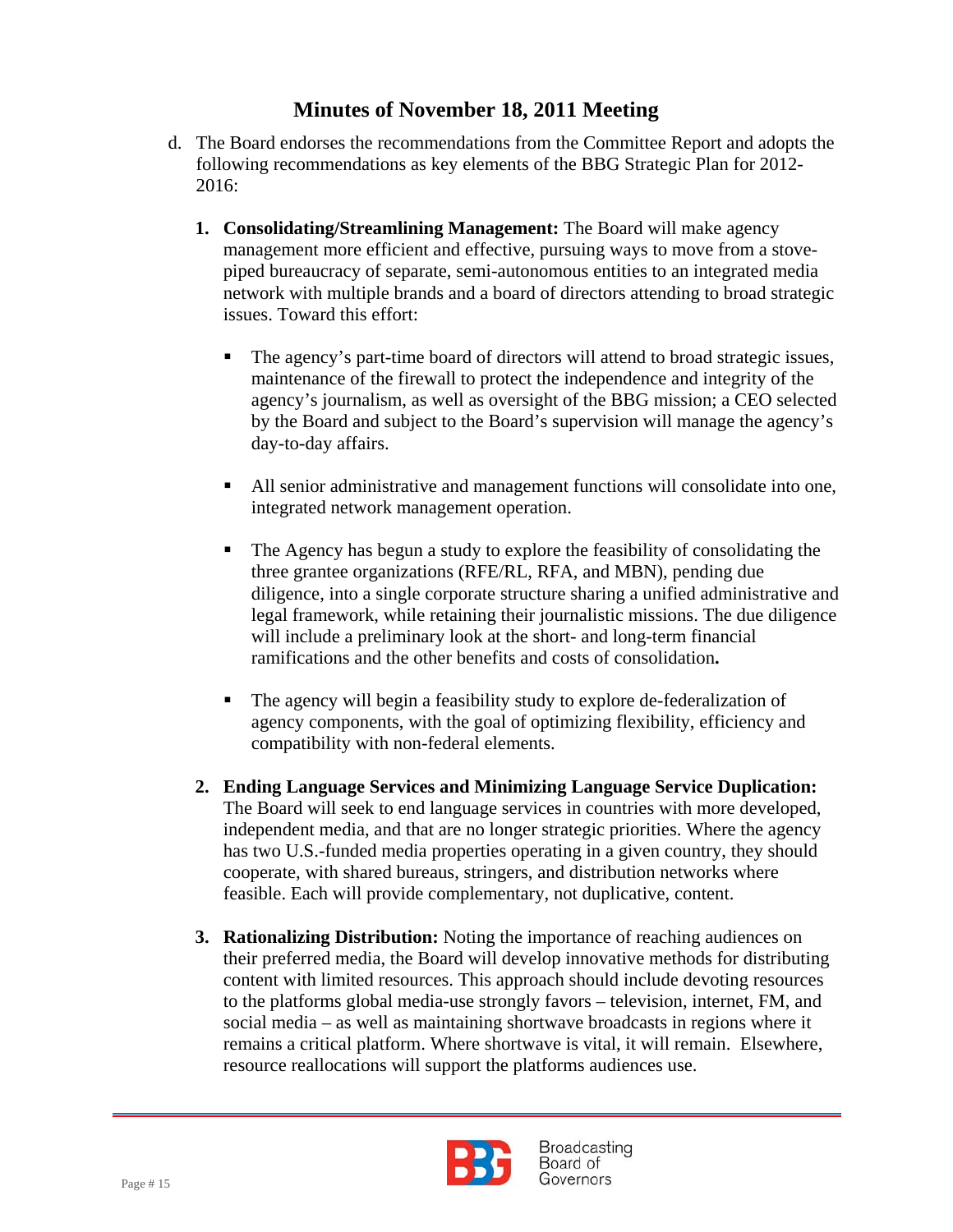- **4. Launching the Global News Network:** The Board will endeavor to harness the agency's original reporting now spread across 59 different language services to power an unprecedented Web-based global newsroom. The Global News Network will aggregate content from the agency's regional divisions and distribute branded news products – radio, television, website, social media/engagement, and enterprise products – for use by Voice of America, Radio and TV Marti, Radio Free Europe/Radio Liberty, Radio Free Asia, and Middle East Broadcasting Networks.
- **5. Elevating and Expanding Social Media:** Recognizing the role information technology and access have played in empowering citizens to develop their own news and stories, the Board will promote the role of social media as a key component of U.S. international broadcasting through citizen discourse, peer-topeer sharing, user-generated content, and other innovations.
- **6. Combating Internet Censorship and Jamming:** The BBG will develop, obtain and enhance agency tools and programs to counter Internet censorship, to provide millions of users in China, Iran, Vietnam, and other countries unfettered access to the Internet.
- **7. Deploying Forward:** The BBG will seek to forward deploy the agency's news gathering and reporting and program production assets toward its target markets. This effort will involve establishing regional hubs and expanding overseas bureaus in order to enable more comprehensive and timely coverage of local issues and events and drive the implementation of the Global News Network.
- **8. Repealing Smith-Mundt:** The BBG will seek to repeal the ban on domestic dissemination contained in the 1948 U.S. Information and Educational Exchange Act ("Smith-Mundt" Act). Adopted in the age of cross-border communication via radio, this Act did not envision either the Internet or satellite broadcasting, which do not honor national boundaries. With all of the BBG's 59 language services available via the web, the agency cannot comply with this outdated statute. In addition, to the extent that BBG-sponsored programming should be available to significant expatriate communities in the United States, we are unable to do so without acting counter to the limitation. The BBG has proposed, and the Administration approved, draft legislation to repeal the Smith-Mundt domestic dissemination ban as it applies to the BBG.

### **9. Mission Statement**

**a.** Noting that (i) information and engagement and (ii) free press and free expression will be the twin BBG mission pillars that equally serve to advance freedom and democracy, the Board adopts the following mission statement: *to inform, engage, and connect people around the world in support of freedom and democracy.*

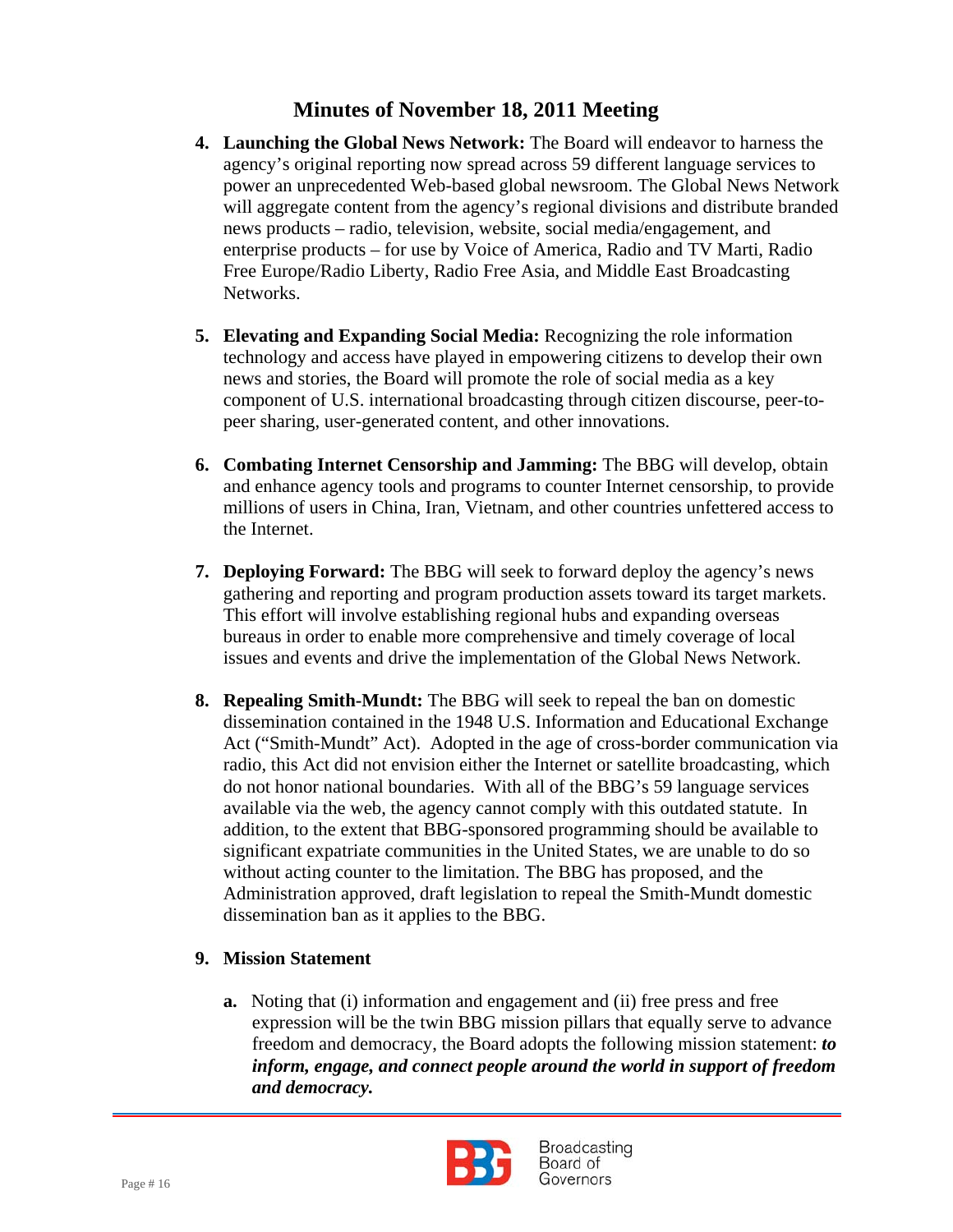### **10. Strategic Objective & Performance Goal**

- Consistent with the agency's strategic review and future direction, the Board adopt the following over-arching strategic objective for the agency: *to become the world's leading international news agency by 2016, focused on the agency's mission and impact.*
- In support of this strategic objective and as a principal measure of its accomplishment, the agency also set the following performance goal: *to reach 216 million in global weekly audience by 2016.*
- **11. Implementation Plan.** The Board directs the IBB Director to develop a detailed implementation plan for the key tenets of the BBG strategic plan described in the Committee's report.

### Other Attendees:

The following persons were also present during all or part of the meeting: International Broadcasting Bureau (IBB) Director Richard Lobo, Executive Director Jeffrey Trimble, Deputy General Counsel and Board Secretary Paul Kollmer-Dorsey, Chief Financial Officer Maryjean Buhler, Congressional Coordinator Susan Andross, Director of the Office of Strategic Planning & Performance Measurement Bruce Sherman, Senior Strategist Paul Marszalek, Special Projects Officer Oanh Tran, Director of Public Affairs Letitia King, and Board Operations and Policy Adviser Ashley Pyle; David Ensor, Director of the Voice of America (VOA); Carlos Garcia-Perez, Director of the Office of Cuba Broadcasting (OCB); Steven Korn, President of Radio Free Europe/Radio Liberty (RFE/RL); Libby Liu, President of Radio Free Asia (RFA); Brian Conniff, President of the Middle East Broadcasting Networks (MBN); Steve Redisch, VOA Executive Editor; Barbara Brady, VOA Chief of Staff; Jessica Stahl, VOA Audience Engagement Analyst; Gary Thatcher, IBB Director of the Office of Marketing and External Liaison; Phillip T. Balazs, IBB Deputy for Engineering and Transmission Services; Kelu Chao, IBB Director of the Office of Performance Review; Robert Bole, IBB Co-Director of Digital Innovations; Raina Kumra, IBB Co-Director of Digital Innovations; Diane Butts, IBB Special Projects Officer; Michael Marchetti, RFE/RL Senior Vice President of Finance/CFO; Elizabeth Portale, RFE/RL Chief of Staff/Director of Corporate Strategy; John Giambalvo, RFE/RL Deputy CFO; Anne Noble, MBN General Counsel; Kelley Sullivan, MBN Vice President for Administration/Treasurer; William Clancy, MBN CFO; and Lynne Weil, Senior Advisor to the Under Secretary for Public Diplomacy & Public Affairs.

Approved:

Walter Isaacson Chairman

\_\_\_\_\_\_\_\_\_\_\_\_\_\_\_\_\_\_\_\_\_\_\_\_\_\_\_\_\_